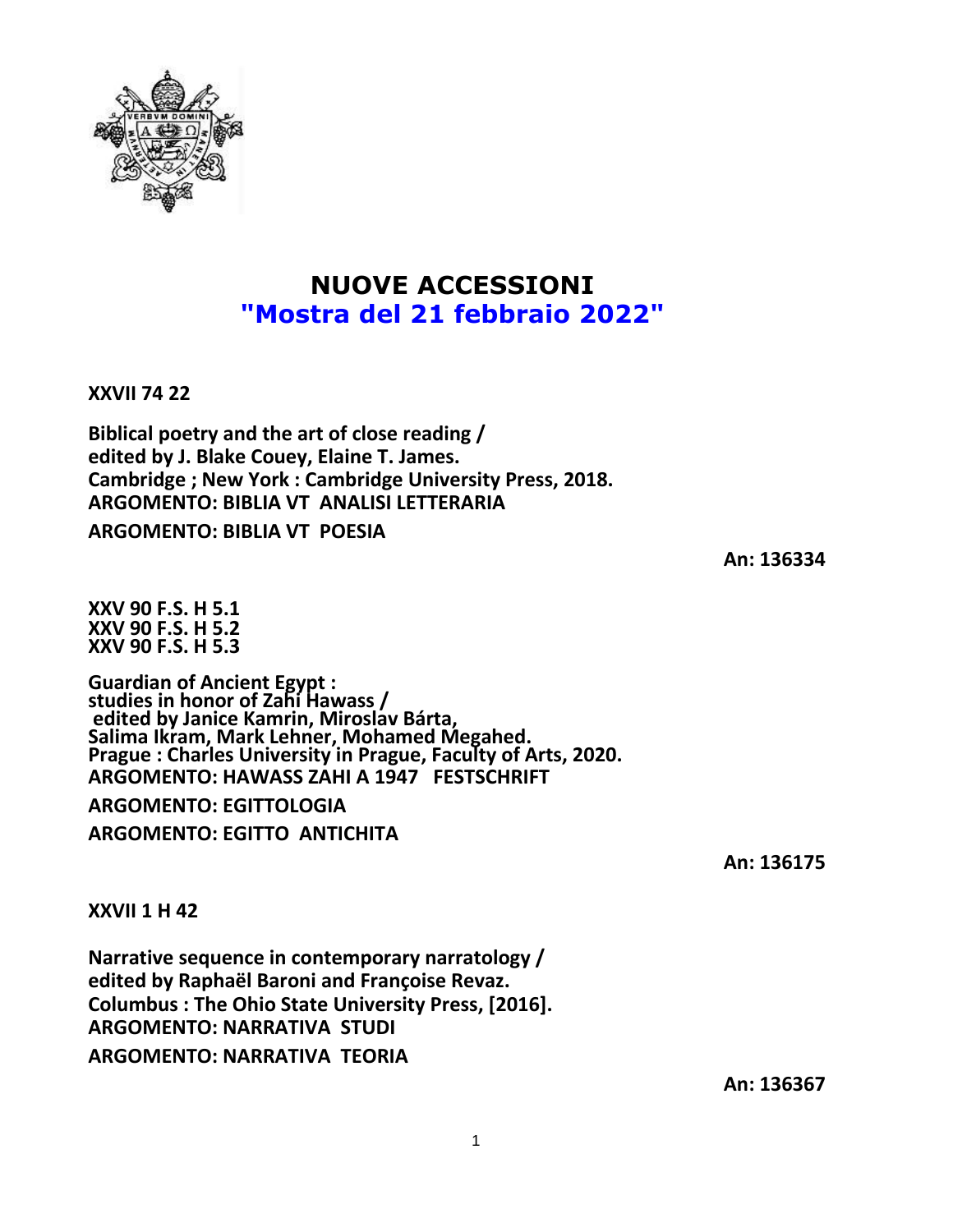**VIII 162 F 2**

**Nuovo Testamento : una lettura ebraica. Lettere e Apocalisse / introduzione, traduzione e commento di Marco Cassuto Morselli, Gabriella Maestri. Roma : Castelvecchi, 2021. ARGOMENTO: BIBLIA NT EPISTOLAE CATHOLICAE COMMENTI ITALIANO ARGOMENTO: BIBLIA NT AD HEBRAEOS COMMENTI ITALIANO ARGOMENTO: BIBLIA NT APOCALYPSIS COMMENTI ITALIANO ARGOMENTO: BIBLIA NT COMMENTI ITALIANO**

#### **XXV 44 36**

**The Book of the Dead, Saite through Ptolemaic Periods : essays on Books of the Dead and related topics / Marie-Cécile Bruwier [e altri 9] ; edited by Malcolm Mosher. Prescott, AZ : SPBDStudies, Malcolm Mosher, [2019]. ARGOMENTO: BOOK OF THE DEAD ARGOMENTO: EGIZIANO LINGUA PAPIRI TESTI ARGOMENTO: EGITTO ANTICO RELIGIONE**

**An: 136192**

**An: 136285**

**XV 43 55**

**Byrne, Brendan J., S.I., 1939-. Paul and the economy of salvation : reading from the perspective of the last judgment / Brendan Byrne, SJ. Grand Rapids, Michigan : Baker Academic, a division of Baker Publishing Group, [2021]. ARGOMENTO: BIBLIA NT PAULI EPISTOLAE INTERPRETAZIONE INGLESE**

**ARGOMENTO: GIUDIZIO DI DIO**

**ARGOMENTO: SALVEZZA DOTTRINA PAOLINA**

**An: 136346**

## **A.P. 29 470**

**Das Baujahr hinter der Fassade. Probleme bei der Datierung neutestamentlicher Pseudepigraphen und neuere Lösungsansätze, (2019 : Gießen). Die Datierung neutestamentlicher Pseudepigraphen : Herausforderungen und neuereLösungsansätze / herausgegeben von Wolfgang Grünstäudl und Karl Matthias Schmidt. Tubingen : Mohr Siebeck, [2021]. ARGOMENTO: BIBLIA NT STORIA DELLA REDAZIONE ARGOMENTO: BIBLIA NT STUDI ARGOMENTO: PADRI APOSTOLICI ESEGESI**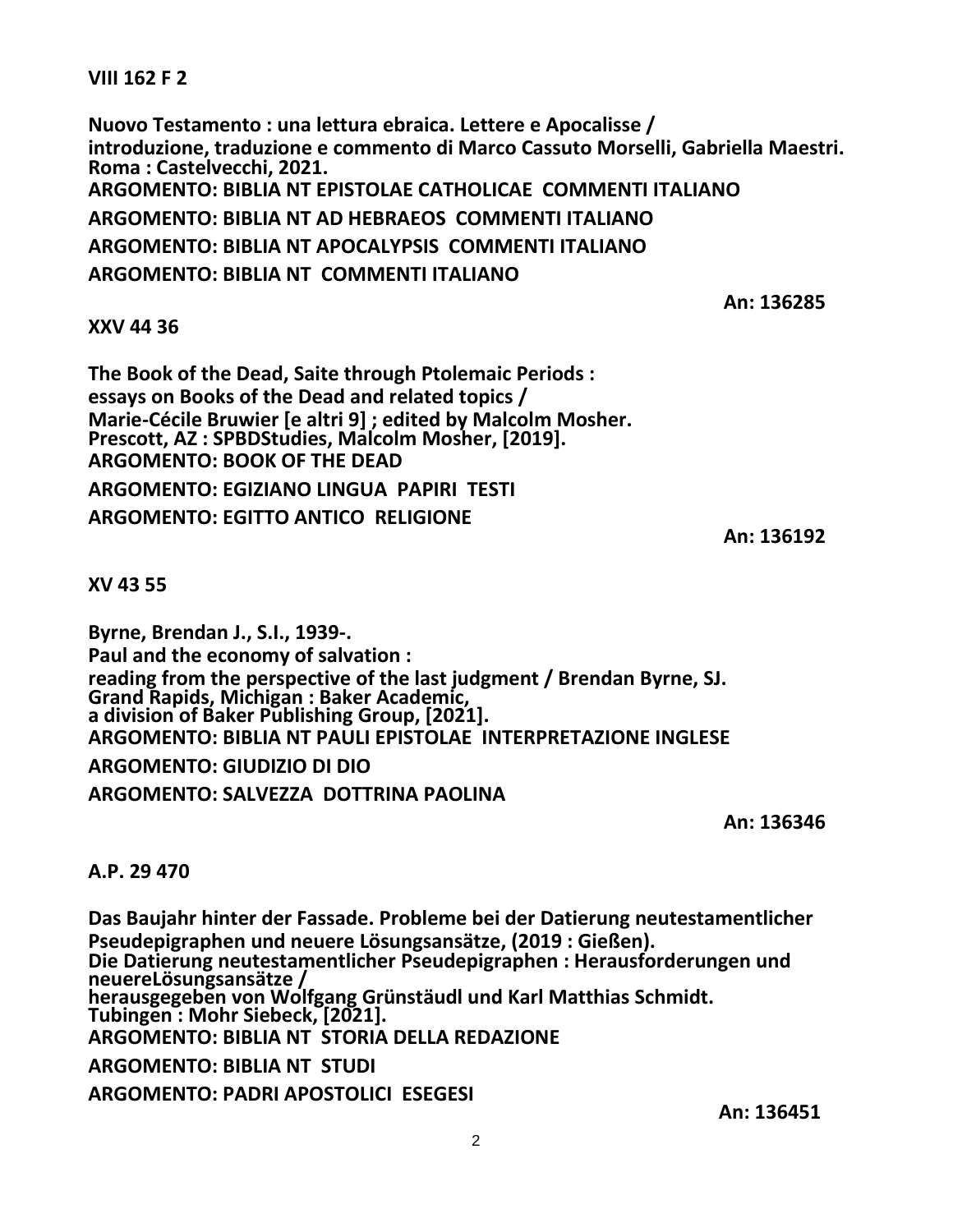**XVII 56 64**

**Feder, Yitzhaq, 1977-. Purity and pollution in the Hebrew Bible : from embodied experience to moral metaphor / Yitzhaq Feder. Cambridge ; New York : Cambridge University Press, 2022. ARGOMENTO: BIBLIA VT INTERPRETAZIONE INGLESE ARGOMENTO: ETICA BIBLIA**

**An: 136567**

## **XI 32 61**

**Hamonville, David-Marc d', 1954-. Jonas / David-Marc d'Hamonville. Paris : Les Éditions du Cerf, [2021]. ARGOMENTO: BIBLIA VT JONAS INTERPRETAZIONE FRANCESE**

**An: 136463**

**XXV 96 88.1 XXV 96 88.2**

**Jurman, Claus. Memphis in der Dritten Zwischenzeit : eine Studie zur (Selbst-)Repräsentation von Eliten in der 21. und 22. Dynastie / Claus Jurman. Hamburg : Widmaier Verlag, 2020. ARGOMENTO: EGITTO ANTICO DINASTIA XXI ARGOMENTO: EGITTO ANTICO DINASTIA XXII ARGOMENTO: MEMPHIS CITTA ESTINTA ARCHITETTURA ARGOMENTO: EGITTO ANTICO ANTICHITA**

**An: 136441**

**XXV 52 E 4.1**

**Kurth, Dieter, 1942-. Edfou V / Dieter Kurth ; während der gesamten bisherigen Laufzeit des Projekts (1986-2017) unter Mitarbeit von Almuth Behrmann [e altri 14]. Hützel : Backe-Verlag, 2019. ARGOMENTO: EDFU EGITTO TEMPIO DI HORUS ARGOMENTO: EGIZIANO LINGUA ISCRIZIONI ARGOMENTO: EDFU EGITTO TESTI**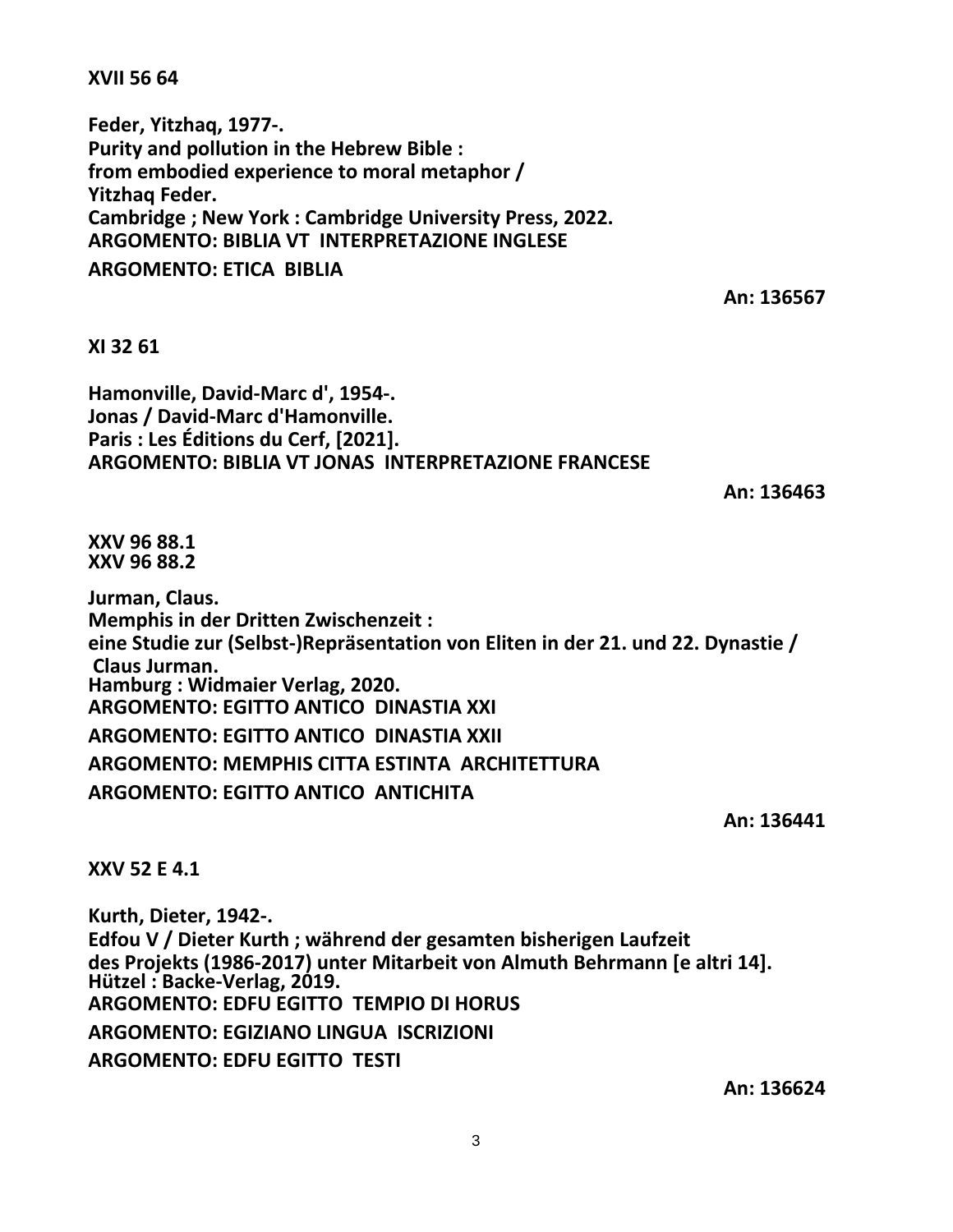# **XXVIII 42 R 14.6**

**La filiación en los inicios de la reflexión cristiana (11 :, 2013 : Madrid). Filiación VI : cultura pagana, religión de Israel, orígenes del Cristianismo, la filiación en Clemente de Alejandría : actas de las XI y XII Jornadas de estudio «La filiación en los inicios de la reflexión cristiana», Facultad de Literatura Cristiana y Clásica San Justino, UESD, Madrid, 18, 19 y 20 de noviembre de 2013, 17, 18 y 19 de noviembre de 2014 / Andrés Sáez Gutiérrez, Guillermo Cano Gómez, Clara Sanvito (editores). Madrid : Editorial Trotta : Fundación San Justino, [2015]. ARGOMENTO: CLEMENS ALEXANDRINUS SANTO CA150 CA215 ARGOMENTO: PAGANESIMO ARGOMENTO: ISRAELE ANTICO RELIGIONE**

**ARGOMENTO: CRISTIANESIMO ORIGINI STUDI**

**An: 136737**

# **XXVII 42 86**

**Les sermons anonymes latins dans l'Antiquité tardive et le Haut Moyen Âge (300-800): transmission, classification, datation, (2019 : Namur). Latin anonymous sermons from Late Antiquity and the Early Middle Ages (AD 300-800) : classification, transmission, dating / edited by Matthieu Pignot. Turnhout : Brepols, 2021. ARGOMENTO: LETTERATURA MEDIEVALE ARGOMENTO: TRADIZIONE E SCRITTURA**

**An: 136185**

**IV 511 607**

**Liberatus Carthaginensis, secolo VI. Abrégé de l'histoire des Nestoriens et des Eutychiens / Libératus de Carthage ; texte latin E. Schwartz ; introduction et notes Philippe Blaudeau ; traduction François Cassingena-Trévedy, o.s.b., Philippe Blaudeau. Paris : Les Éditions du Cerf, 2019. ARGOMENTO:**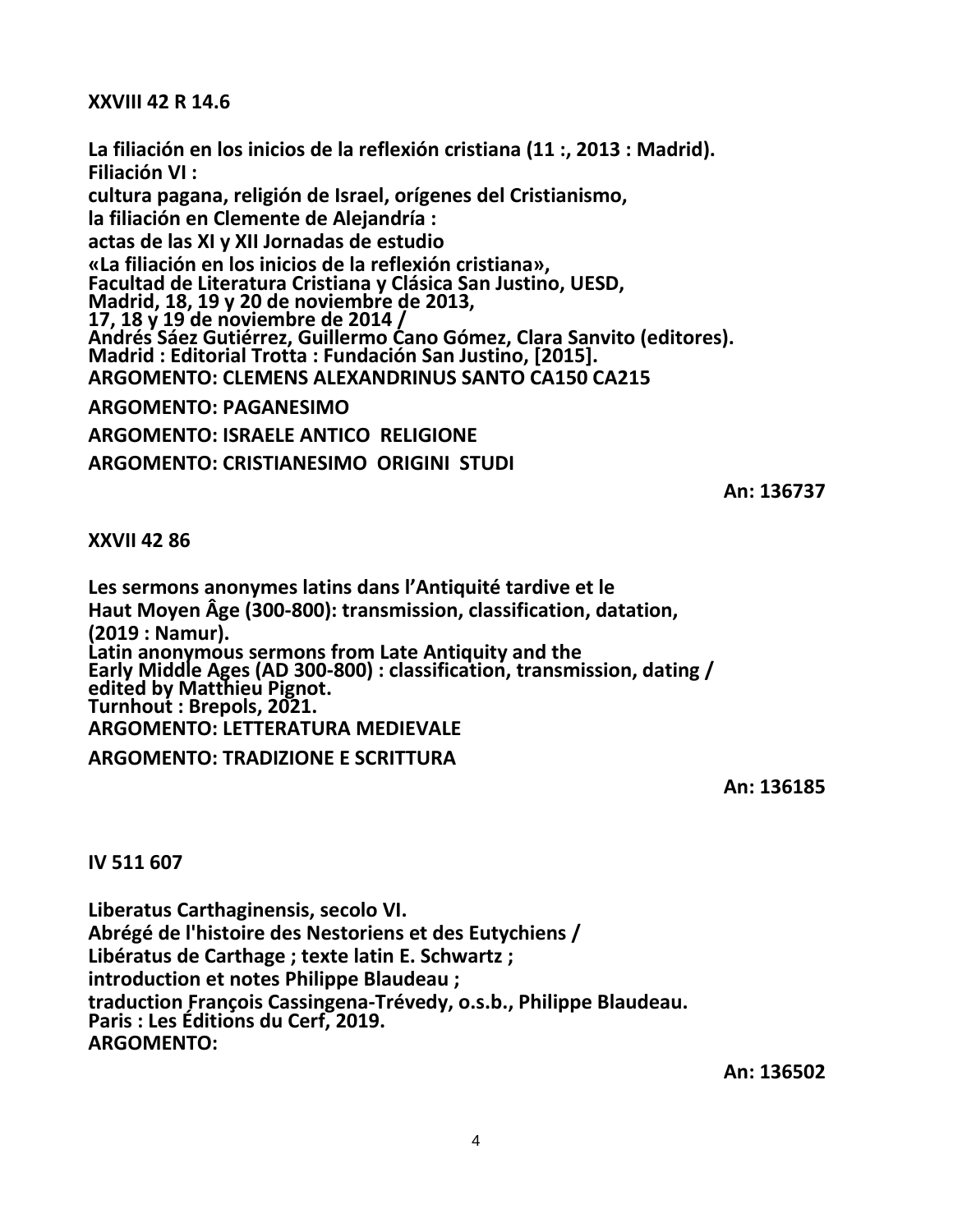**XII 43 A 24**

**Manns, Frédéric O.F.M., 1942-2021. Three Johannine studies / Frédéric Manns. Napoli : Chirico, 2020. ARGOMENTO: BIBLIA NT JOANNES STUDI ARGOMENTO: BIBLIA NT CORPUS JOANNEUM INTERPRETAZIONE INGLESE**

**An: 136788**

# **IV 20 PTO ALE 1**

**Ptolemaeus Alexandrinus, secolo III. Épître à Gallus sur la vie, le testament et les écrits d'Aristote / Ptolémée «al-Gharīb» ; texte établi et traduit par Marwan Rashed. Paris : Les Belles Lettres, 2021. ARGOMENTO:**

**An: 136193**

# **A.P. 7 A 43**

**Schipper, Bernd Ulrich, 1968-. The hermeneutics of Torah : Proverbs 2, Deuteronomy, and the composition of Proverbs 1-9 / Bernd U. Schipper. Atlanta, GA : SBL Press, [2021]. ARGOMENTO: BIBLIA VT PROVERBIA INTERPRETAZIONE INGLESE ARGOMENTO: BIBLIA VT PROVERBIA 2 ARGOMENTO: BIBLIA VT PROVERBIA 1 9 ARGOMENTO: BIBLIA VT DEUTERONOMIUM INTERPRETAZIONE INGLESE**

**An: 136390**

**V 16 14**

**Schmid, Konrad, 1965-. Die Bibel : Entstehung, Geschichte, Auslegung / Konrad Schmid. München : C.H. Beck, [2021]. ARGOMENTO: BIBLIA INTRODUZIONE TEDESCO ARGOMENTO: BIBLIA ORIGINI ARGOMENTO: BIBLIA STORIA**